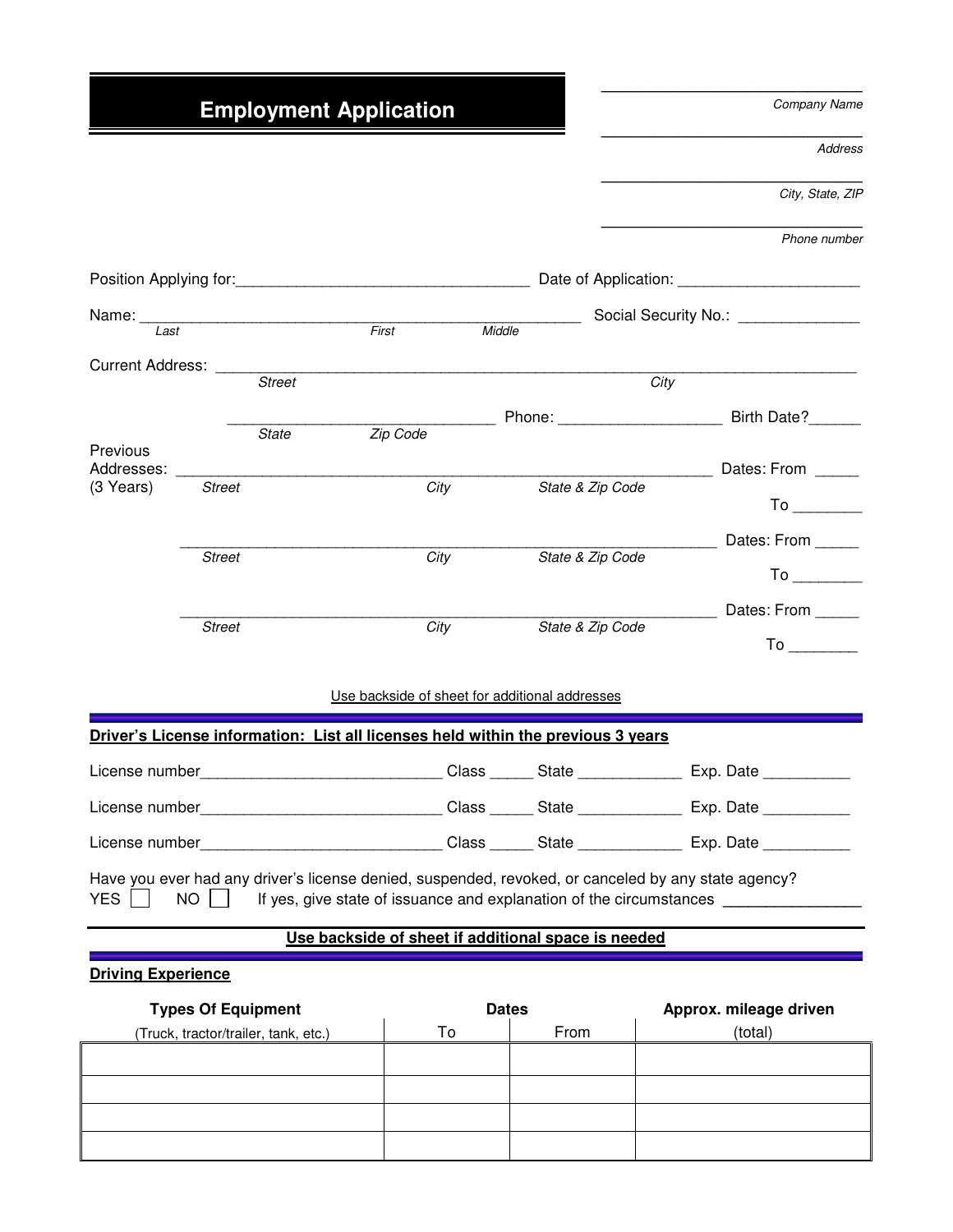# **List all traffic violations convictions for the previous 3 years (write NONE, if none)**

| Date | Location | Violation | Commercial<br>Vehicle                                              |
|------|----------|-----------|--------------------------------------------------------------------|
|      |          |           | Yes $\Box$ No $\Box$                                               |
|      |          |           | $Yes \Box No \Box$                                                 |
|      |          |           | Yes $\Box$ No $\Box$                                               |
|      |          |           | Yes $\Box$ No $\Box$                                               |
|      |          |           | Yes $\Box$ No $\Box$                                               |
|      |          |           | No <sub>l</sub><br>Yes $\Box$                                      |
|      |          |           | Yes $\Box$<br>$\overline{\phantom{0}}$ No $\overline{\phantom{0}}$ |
|      |          |           | Yes  <br>No                                                        |

# **List all accidents for the previous 3 years (write NONE, if none)**

| Date | Nature of Accident | Fatalities | Injuries |
|------|--------------------|------------|----------|
|      |                    |            |          |
|      |                    |            |          |
|      |                    |            |          |
|      |                    |            |          |
|      |                    |            |          |
|      |                    |            |          |

### **Employment History**

List all employment for the previous 3 years, all driving jobs for the previous 10 years, including any gaps between employers.

| Employer:                                                                                              | Period of Employment |                      | Supervisor: |                  |      |
|--------------------------------------------------------------------------------------------------------|----------------------|----------------------|-------------|------------------|------|
| Address:                                                                                               | From:                | To:                  |             |                  |      |
| City, State, ZIP                                                                                       |                      |                      | Telephone:  |                  |      |
| Title and Duties:                                                                                      |                      |                      |             |                  |      |
|                                                                                                        |                      |                      |             |                  |      |
| Reason for Leaving:                                                                                    |                      |                      |             |                  |      |
|                                                                                                        |                      |                      |             |                  |      |
| Were you subject to the Federal Motor Carrier Safety Regulations during this period?                   |                      |                      |             | YES <sup>I</sup> | NO L |
| YES<br>Were you subject to 49 CFR part 40 controlled substance and alcohol testing during this period? |                      |                      |             |                  | NO I |
|                                                                                                        |                      |                      |             |                  |      |
|                                                                                                        |                      |                      |             |                  |      |
| Employer:                                                                                              |                      | Period of Employment | Supervisor: |                  |      |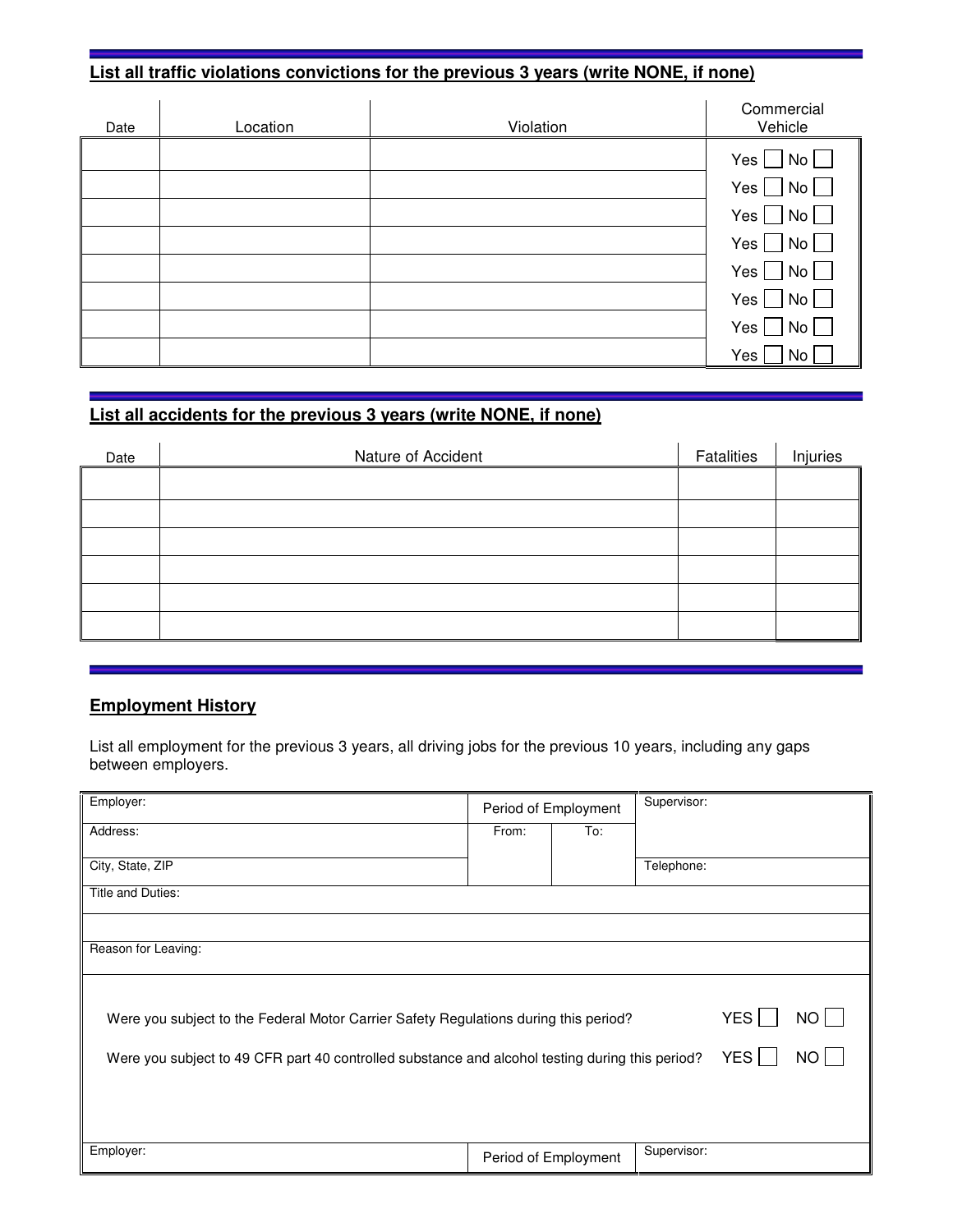| Address:                                                                                        | From: | To: |            |     |      |
|-------------------------------------------------------------------------------------------------|-------|-----|------------|-----|------|
| City, State, ZIP                                                                                |       |     | Telephone: |     |      |
| Title and Duties:                                                                               |       |     |            |     |      |
|                                                                                                 |       |     |            |     |      |
| Reason for Leaving:                                                                             |       |     |            |     |      |
| Were you subject to the Federal Motor Carrier Safety Regulations during this period?            |       |     |            | YES | NO L |
| Were you subject to 49 CFR part 40 controlled substance and alcohol testing during this period? |       |     |            | YES | NO L |
|                                                                                                 |       |     |            |     |      |

| Employer:                                                                                       | Period of Employment |     | Supervisor: |                  |      |
|-------------------------------------------------------------------------------------------------|----------------------|-----|-------------|------------------|------|
| Address:                                                                                        | From:                | To: |             |                  |      |
| City, State, ZIP                                                                                |                      |     | Telephone:  |                  |      |
| Title and Duties:                                                                               |                      |     |             |                  |      |
|                                                                                                 |                      |     |             |                  |      |
| Reason for Leaving:                                                                             |                      |     |             |                  |      |
| Were you subject to the Federal Motor Carrier Safety Regulations during this period?            |                      |     |             | YES <sup>I</sup> | NO L |
| Were you subject to 49 CFR part 40 controlled substance and alcohol testing during this period? |                      |     |             | YES              | NO.  |
|                                                                                                 |                      |     |             |                  |      |

| Employer:                                                                                                      |       | Period of Employment | Supervisor: |  |  |  |
|----------------------------------------------------------------------------------------------------------------|-------|----------------------|-------------|--|--|--|
| Address:                                                                                                       | From: | To:                  |             |  |  |  |
| City, State, ZIP                                                                                               |       |                      | Telephone:  |  |  |  |
| Title and Duties:                                                                                              |       |                      |             |  |  |  |
|                                                                                                                |       |                      |             |  |  |  |
| Reason for Leaving:                                                                                            |       |                      |             |  |  |  |
| <b>YES</b><br>Were you subject to the Federal Motor Carrier Safety Regulations during this period?<br>NO.      |       |                      |             |  |  |  |
| YES  <br>Were you subject to 49 CFR part 40 controlled substance and alcohol testing during this period?<br>NΟ |       |                      |             |  |  |  |
|                                                                                                                |       |                      |             |  |  |  |